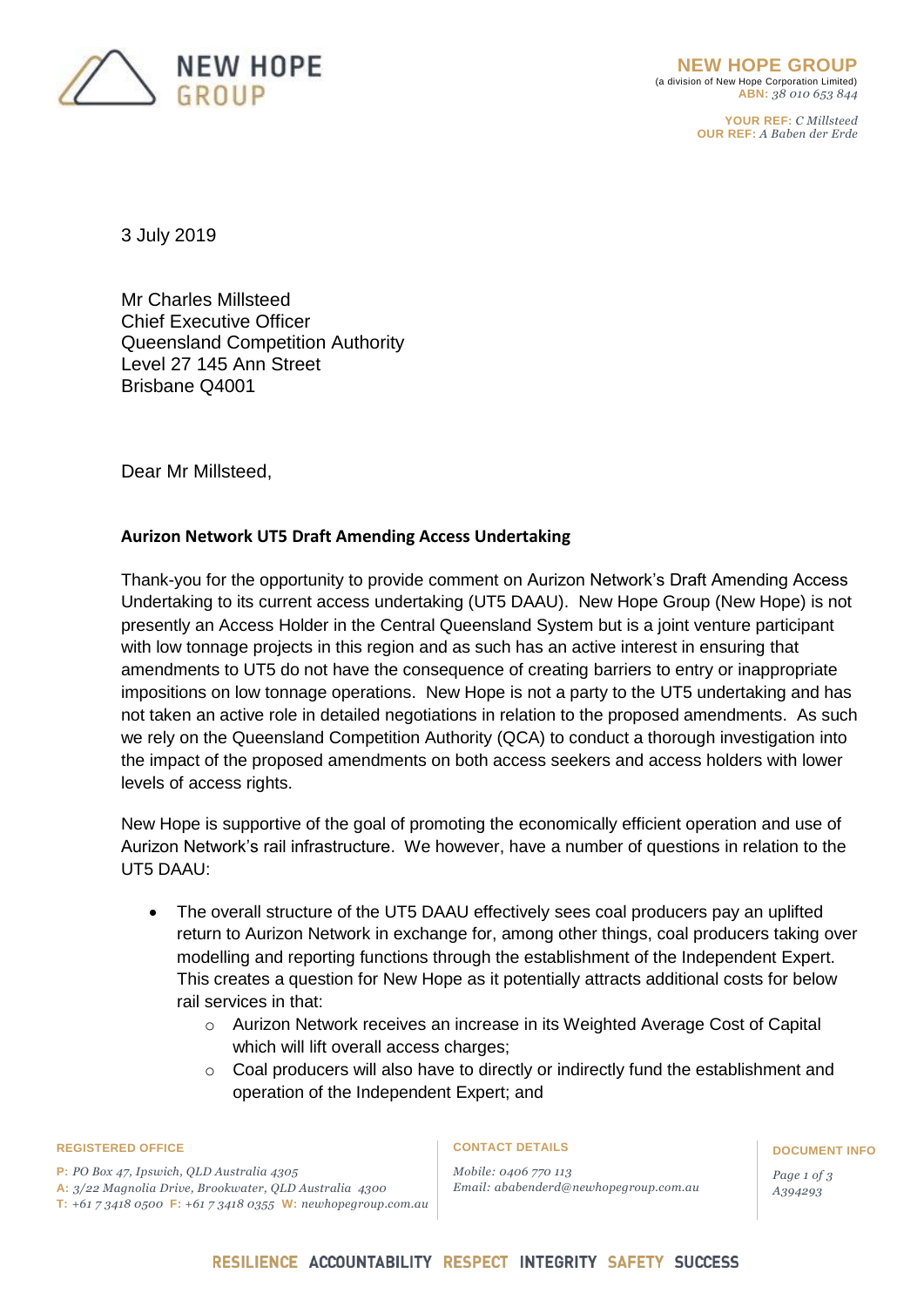$\circ$  Depending on the modelling outcomes delivered by the Independent Expert, there is increased risk that there may be a requirement for additional capital expenditure on below rail infrastructure ,which will also have the end effect of increasing access charges if this capital expenditure is included in Aurizon Network's Regulated Asset Base.

Accordingly New Hope's over-arching query is whether the nature of the bargain agreed under the UT5 DAAU has the effect of potentially imposing unquantified additional costs onto the below rail component of the supply chains that operate within the Central Queensland region. In particular, these additional costs may pose a disproportionate risk to new projects which are more sensitive than existing established operations to additional fixed costs. Is the QCA satisfied that the magnitude of this potential increase in costs is understood and in overall terms can be considered to be economically efficient and consistent with the objectives of the Queensland Competition Authority Act, 1997?

- Are there any competition law concerns which arise in relation to the setting up, establishment and operation of the Rail Industry Group and Independent Expert? New Hope is supportive of efforts to improve supply chain performance, but cognisant that it is critical that such efforts recognise and manage the sensitivities associated with competitors interacting. By way of comparison, but noting that arrangements differ in a number of respects, New Hope is aware that an authorisation has been sought and granted by the Australian Competition and Consumer Council in relation to the arrangements that relate to the Hunter Valley Coal Chain Coordinator. New Hope has only peripheral knowledge of the details of the UT5 DAAU and is not a signatory to the deed of implementation and therefore seeks confirmation from the QCA that it has reviewed these arrangements and does not have any competition concerns;
- As an access seeker that is planning to only produce modest volumes of coal, New Hope is also concerned as to how the Rail Industry Group and arrangements contemplated in the deed of implementation will impact access seekers and smaller users. Specific concerns include whether the costs associated with the setting up and operation of the Independent Expert will be efficient and how voting rights will be exercised to ensure that the interests of smaller users and access seekers are not adversely affected. As noted above in the case of the costs of the Independent Expert, New Hope's concern is that, if these costs are not equitably distributed, additional costs may raise the barriers to entry for new or smaller mines by detrimentally affecting the economics of those projects disproportionally to existing large scale users. It is New Hope's understanding that it is proposed that access seekers will not have voting rights. This is potentially a matter of concern. Smaller producers are also likely to only have a very limited ability to influence voting. There is a risk that larger producers acting in parallel may exercise voting rights in such a way to have de facto control over matters such as modelling inputs, operational methodologies and maintenance strategies that favours large producers with a portfolio of mines, over smaller producers;

### **REGISTERED OFFICE CONTACT DETAILS DOCUMENT INFO**

**P:** *PO Box 47, Ipswich, QLD Australia 4305*  **A:** *3/22 Magnolia Drive, Brookwater, QLD Australia 4300* **T:** *+61 7 3418 0500* **F:** *+61 7 3418 0355* **W:** *newhopegroup.com.au*

*Mobile: 0406 770 113 Email: ababenderd@newhopegroup.com.au*

*Page 2 of 3 A394293*